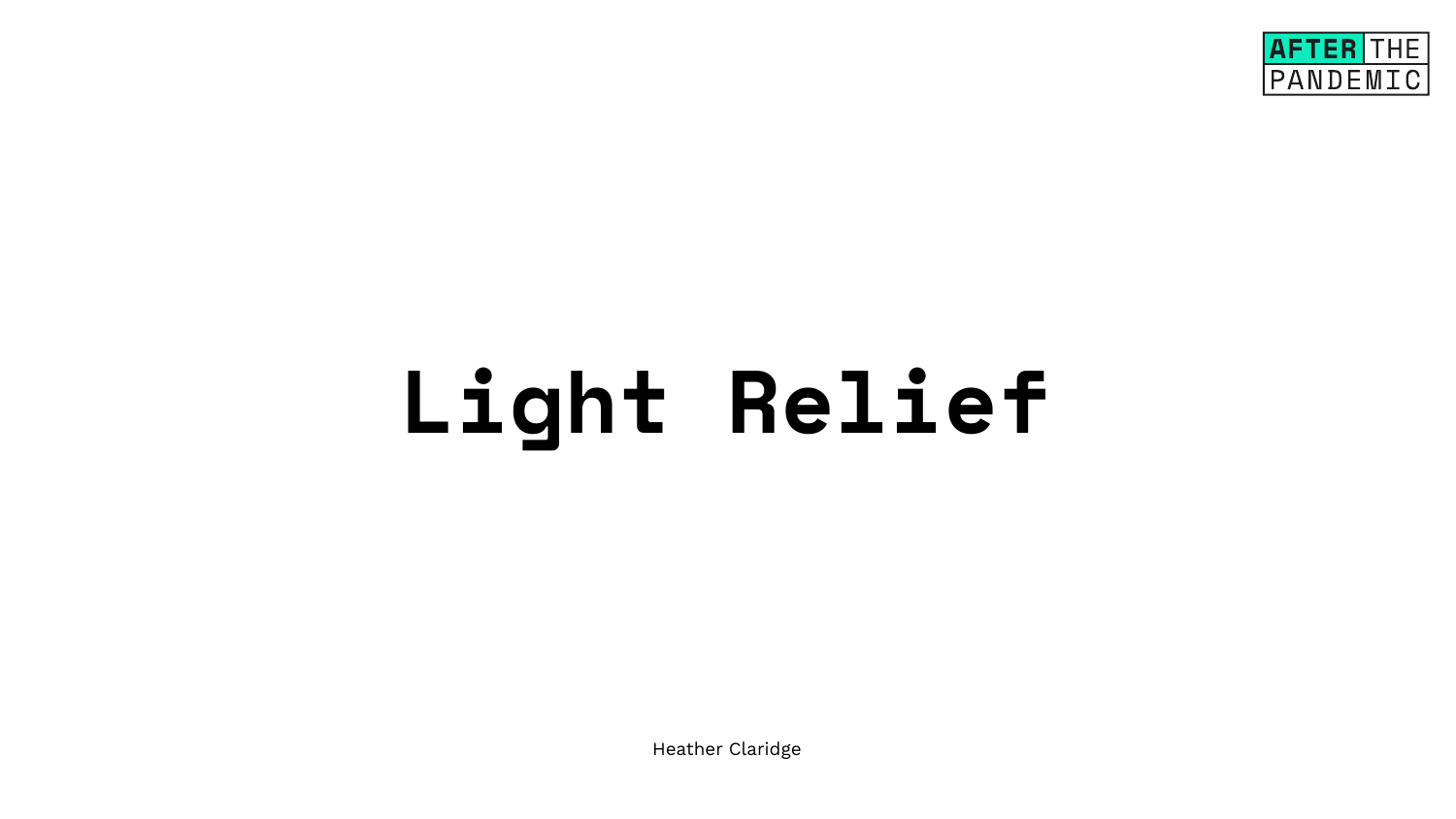## **Light Relief**

Heather Claridge proposes a simple idea to provide light relief as part of winter during the pandemic - transform our cities, towns, communities and houses into urban outdoor galleries of colour, vibrancy and artwork.

Humans are inherently social. The connections and interactions we make shape our lives and are often central to our happiness. Our built environment's spaces and places are habitually designed, adapted and commandeered to directly support and encourage greater social connection through different times of the day and days of the year. Glasgow is no exception to this. In fact, it is often recognised as one of the world's friendliest, most social cities.

The mindset of shaping spaces to foster social interaction and community has, however, been brought into sharp focus by Covid-19. The need for social distancing to help halt the virus' spread has been a national priority, and already our streets, town centres and open spaces are being tactically altered to manage and mitigate public mixing.

Going forward, it is unclear when social distancing will (or should…) be fully relaxed. It is also not known how probable a second wave of the virus will be. However, should a second wave bring a second lockdown, it may see a return to solitude through some of Glasgow's bleakest months.

This prolonged and resumed social separation, which goes against our inherent social nature, will undoubtedly further impact mental health and happiness levels. As we now know, this acutely and disproportionately affects the most vulnerable in society.

Scotland already has problems related to social isolation. According to research published in February 2020 on Social Capital, one in five adults in Scotland felt lonely some, most, or all of the time. The impact of adult loneliness is believed to be as damaging to health as smoking 15 cigarettes a day. When amplified by the prospect of mass social distancing, during our darkest period, this should be a matter of great concern.

While there seems no single or simple solution to this dilemma, there are many creative ways to ease the impacts and connect people, communities, and places from afar. Of these, lighting is perhaps one of the most exciting, accessible, and scalable.

Creative lighting has the ability to transcend language, convey emotion, tell stories, make the invisible visible, and to bring inanimate objects such as buildings to life. As such it can be used as a powerful tool to build social cohesion. Frequently, it is celebrated by designers as being a quick, colourful and playful means of transforming places.

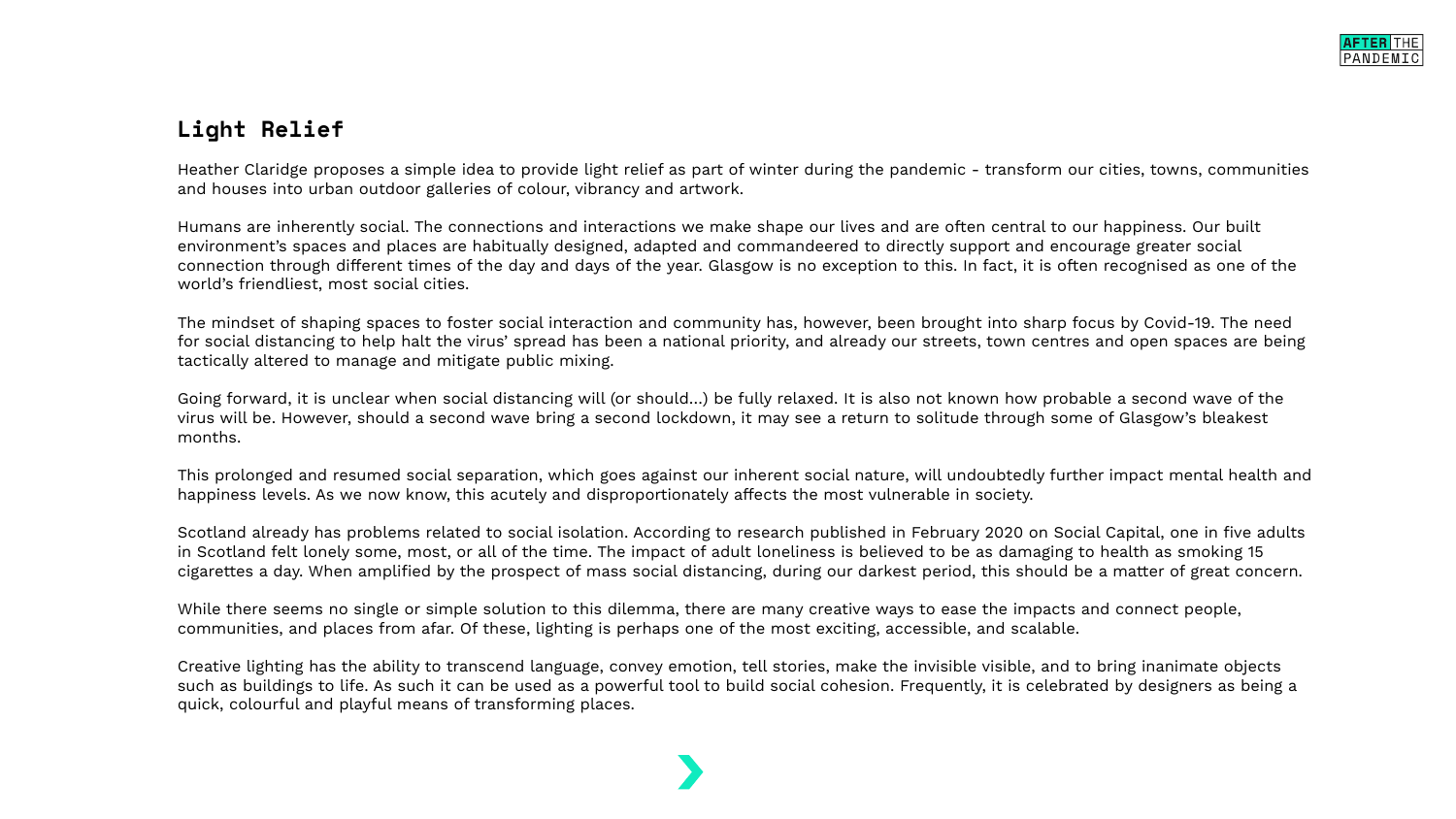### **Glasgow Now**

Glasgow has a culture of using lighting to nurture social cohesion. Around the millennium, the City created a Lighting Strategy to champion the role of light as a catalyst for regeneration and changing people's perception of the city. From this, a number of socially minded projects were delivered including the lighting of the Glasgow's water towers as community beacons, the illumination of a disused railway bridge as the first step in reconciliation for two communities living either side of the bridge and the River Clyde, and the lighting of the front façade of Shawlands Academy with animations created by students (forging bonds between the school and surrounding town centre).

More recently, there have been lighting projects organically grown and delivered entirely by communities. One fantastic example is the Strathbungo Window Wanderland. The concept was originally founded by Bristol designer Lucy Reeves Khan. The project sees the streets of the neighbourhood transformed into a festival of light, with the residents playing with paper and light to create imaginative window displays. Lucy's idea for this community driven festival stemmed from her own experiences of social isolation. As part of rehabilitation from a chronic illness, she would regularly take short walks at night through her neighbourhood.

According to Window Wanderland, during those outings Lucy 'imagined her local streets alive with other people viewing dramatic, beautiful or just silly scenes in the windows...She wondered if, in the dark of winter, these displays would cheer up others too. She put on her first event in her own community. It was a huge success. Other areas wanted to join in…'.

In February 2017, the southside neighbourhood of Strathbungo ran their own Window Wanderland, with local residents decorating their windows with dramatic effect. This has now become an annual, much-loved event and other parts of the city such as Maryhill and Mount Florida, have followed suit with their own versions.

In the same year as the Strathbungo Window Wanderland beginnings, within Glasgow's Canal Corridor, light was being experimented with by a community of interest. Aimed at bringing the unoccupied Civic House to life through inviting a playful conversation between passers-by and the building, the Responsive Lighting theme of the Test Unit initiative devised, designed and installed a colourful lighting prototype in just five days.



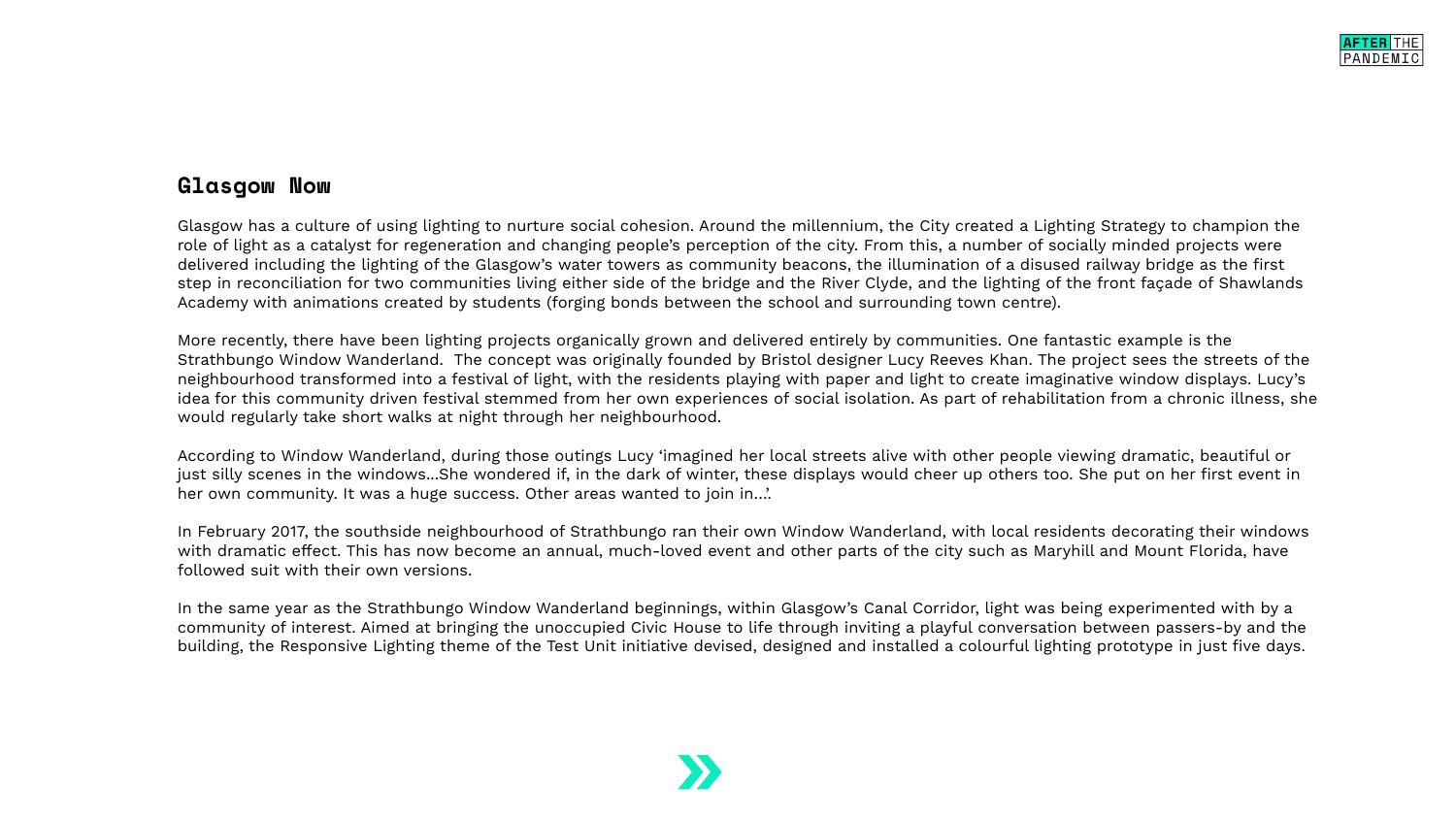### **Precedents and Inspirations**

Of course, for creating person to person and person to city connections through playful lighting, there are also many great examples to explore elsewhere. The Playable Cities programme founded in Bristol has undeniably championed some imaginative projects. This includes the Stop Smile Stroll project, which transforms pedestrian crossings into opportunities for people to share their moods. Shadowing, a concept which allows the city lights to record and play back the shadows of the previous passer-by. And BikeTag Colour Keepers, an active game played on bikes through parts of the city via coloured lighting trails.

Creative lighting also often embraces film and videos. The Switch project located in a small market town in rural Ireland has been running for over 10 years. This project involves back-projecting international film and video artworks into the windows of shops and other spaces throughout the town. For one week, the initiative creates a discourse between the artists, the audience and the place itself.

These projects, along with the examples shared recently by the international urban lighting community (LUCI) - which Glasgow City is part of show the power and possibility of lighting to bring joy, create connections and reimagine settings, as a response to Covid-19 and beyond.



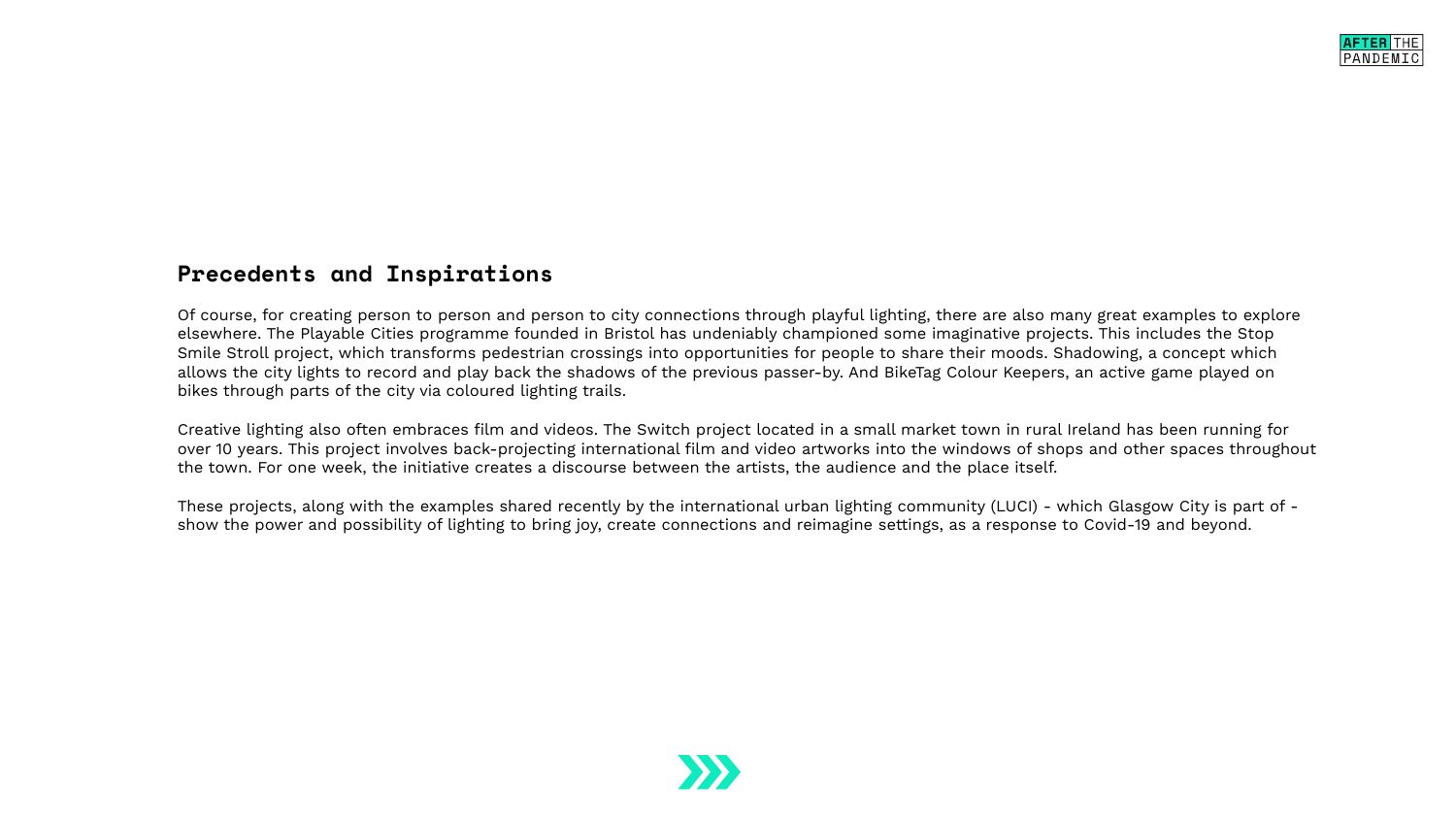### **Building Back Better**

The immediate threat and driver for this exploration into lighting remains the possible onset of a significant second pandemic wave during winter. Yet there is no reason why light shouldn't also form part of Glasgow's recovery plan, after the pandemic. The notion of building back better, by adding creative lighting to the mix, is reasonable. To illustrate this, here are three areas of thought.

● Our current situation has highlighted the important role of thriving local town centres. Efforts to invest and revitalise town centres are being prioritised by the public sector, but there is a role for light to help engage, re-programme, reanimate and illuminate local distinctiveness and assets.

● Similar to town centres, the need for good quality accessible open space has been brought to the fore by our current circumstances. But this is also likely to remain part of our green recovery supporting greater climate action. Light is key in helping make spaces more usable, multifunctional and feel safer after dark. In many of the Scandinavian cities, with similar long dark winter days, playful light is incorporated into the design or adaption of spaces to encourage and prolong use.

● Neighbourhood quality will continue to matter after the pandemic. A green recovery is likely to champion the concept of self-sufficient or complete communities. This will include everyday facilities reachable by short walk or cycle ride, cutting down on carbon emissions. Lighting neighbourhood landmarks, routes and spaces can support the rekindling of local pride and community cohesion. With new lighting technology highly energy efficient, the benefits to climate action outweigh any detriments.